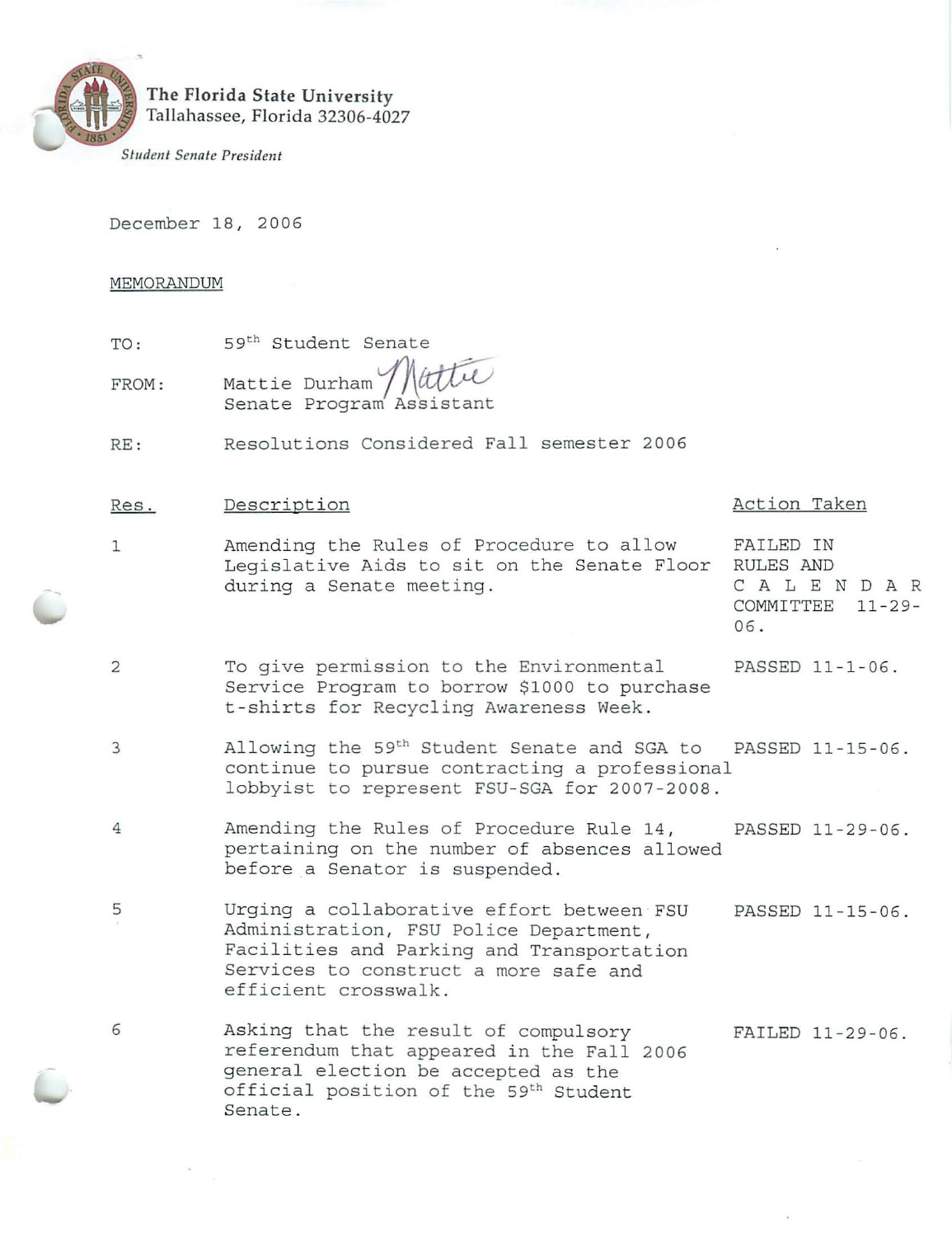$\blacktriangle$ ~ Memorandum Page 2 December 18, 2006

 $\sim$ 

| Res.              | Description                                                                                                                                                                | <b>Action Taken</b>                             |
|-------------------|----------------------------------------------------------------------------------------------------------------------------------------------------------------------------|-------------------------------------------------|
| 7                 | Adopting the FSU SGA Comprehensive<br>Legislative Agenda 2007, as written by the<br>SGA Office of Legislative Affairs.                                                     | PASSED 11-29-06                                 |
| 8                 | Correcting the mistake in the Director of<br>Off Campus Housing hours for the summer.                                                                                      | REFERRED TO<br>BUDGET 12-6-06.                  |
| 9                 | Adopting procedures for passing Sweepings,<br>Central Reserves and annual Budget bills.                                                                                    | PASSED 12-6-06.                                 |
| 10                | Creating an ad hoc committee to participate<br>in a budgetary workshop held by the SA&O<br>Accounting Office and the Budget Committee<br>before receiving a budget packet. | REFERRED TO RULES<br>AND CALENDAR<br>COMMITTEE. |
| 11                | Strongly supporting the creation of an<br>Asian Languages major.                                                                                                           | PASSED 12-6-06.                                 |
| $12 \overline{ }$ | Supporting the initiative to encourage<br>FSU Faculty Senate to reform the grading<br>system at FSU.                                                                       | PASSED 12-6-06.                                 |
| 13                | Supporting federal legislators in efforts<br>to increase funding for higher education<br>in the Federal Budget for the 2007 fiscal<br>year.                                | PASSED 12-6-06.                                 |

• f.  $\star$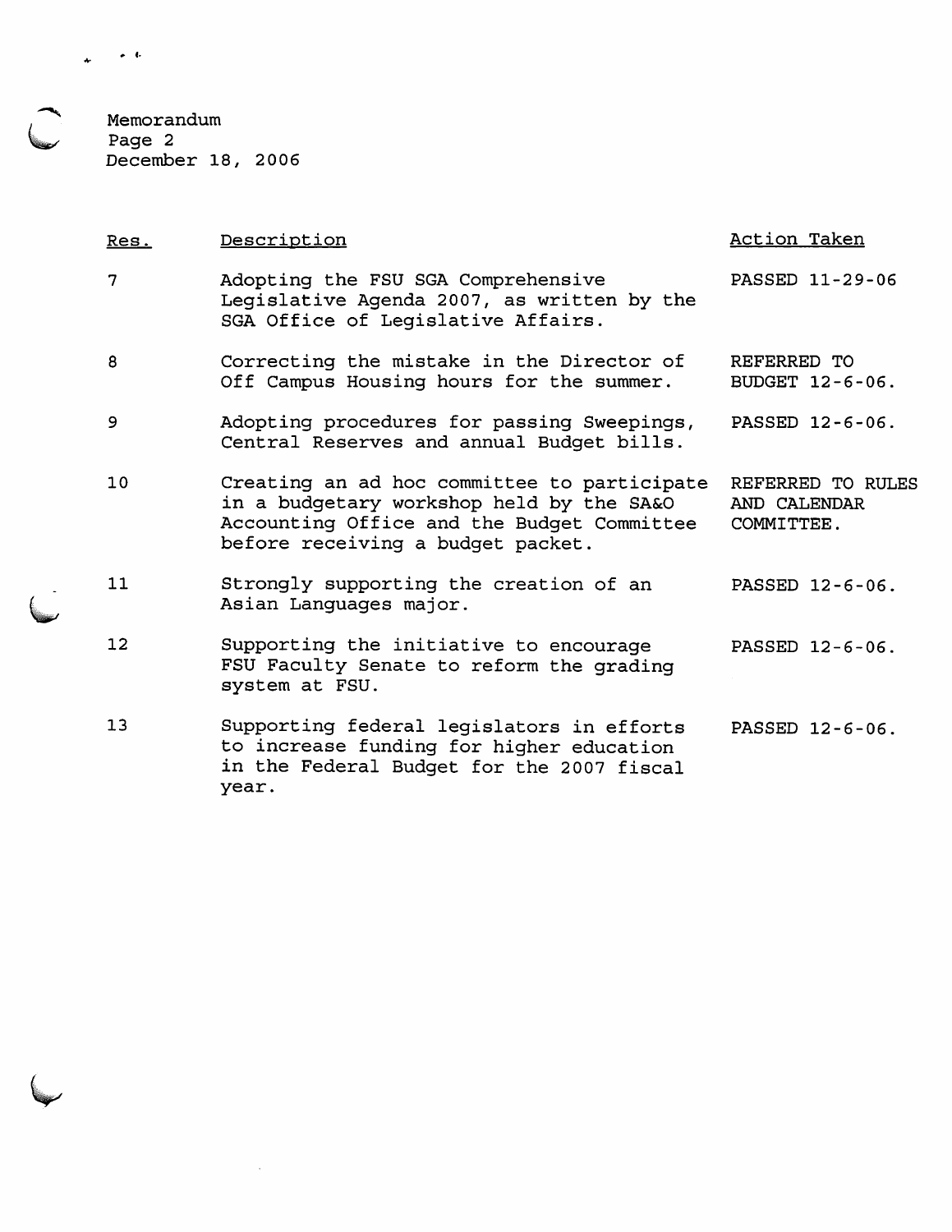

# **The Florida State University**  Tallahassee, Florida 32306-4027

*Student Senate President* 

April 27, 2007

### MEMORANDUM

- TO: FROM: Mattie Durham<br>Student Senate 59th Student Senate 59<sup>th</sup> Student Senate<br>Mattie Durham / Kalle<br>Student Senate Program Assistant
- RE: Resolutions Considered Spring Semester 2007

# Res. Description and the contraction of the contraction of the Action Taken

- 14 Putting aside the extra \$30,000 from Thaggard from PASSED 1-24-07. the health insurance to supplement the cost of the mandatory health insurance for students with low socioeconomic backgrounds. Thagard Student Health Center will receive these funds.
- 15 Guidelines for qualifications for Senate stipend. WITHDRAWN.
- 16 Adopting the Healthy Campus 2010 as a formal PASSED 1-31-07. initiative of the university and the students, and dually offer its full support of any and all programs goals included in Healthy Campus 2010.
- 17 To reform the positions at the Student Broadcast PASSED 1-31-07 . Center and to pay the Director 10 hours per week and to pay the Assistant Director 5 hours per week and the Programming Assistant 5 hours per week.
- 18 Amending the Rules of Procedure Rule 7.01, revising PASSED 2-7-07. the Senate Budget Committee rules of operations.
- 19 Giving approval to the Senior Class Council to spend PASSED 2-7-07. more than \$4 , 000 to bring Dennis Haskins to speak for Senior Week 2007.
- 20 Amending the Rules of Procedure Rules 7 . 01, 7.02, PASSED 2-21-07 . 7.03 , 7.04 , 7.05 and 8.01, dut ies and responsibil ities of the Senate Standing Committee.
- 21 Endorsement of the authorization to offer FAILED 2-21-07. Baccalaureate programs at community colleges in Florida.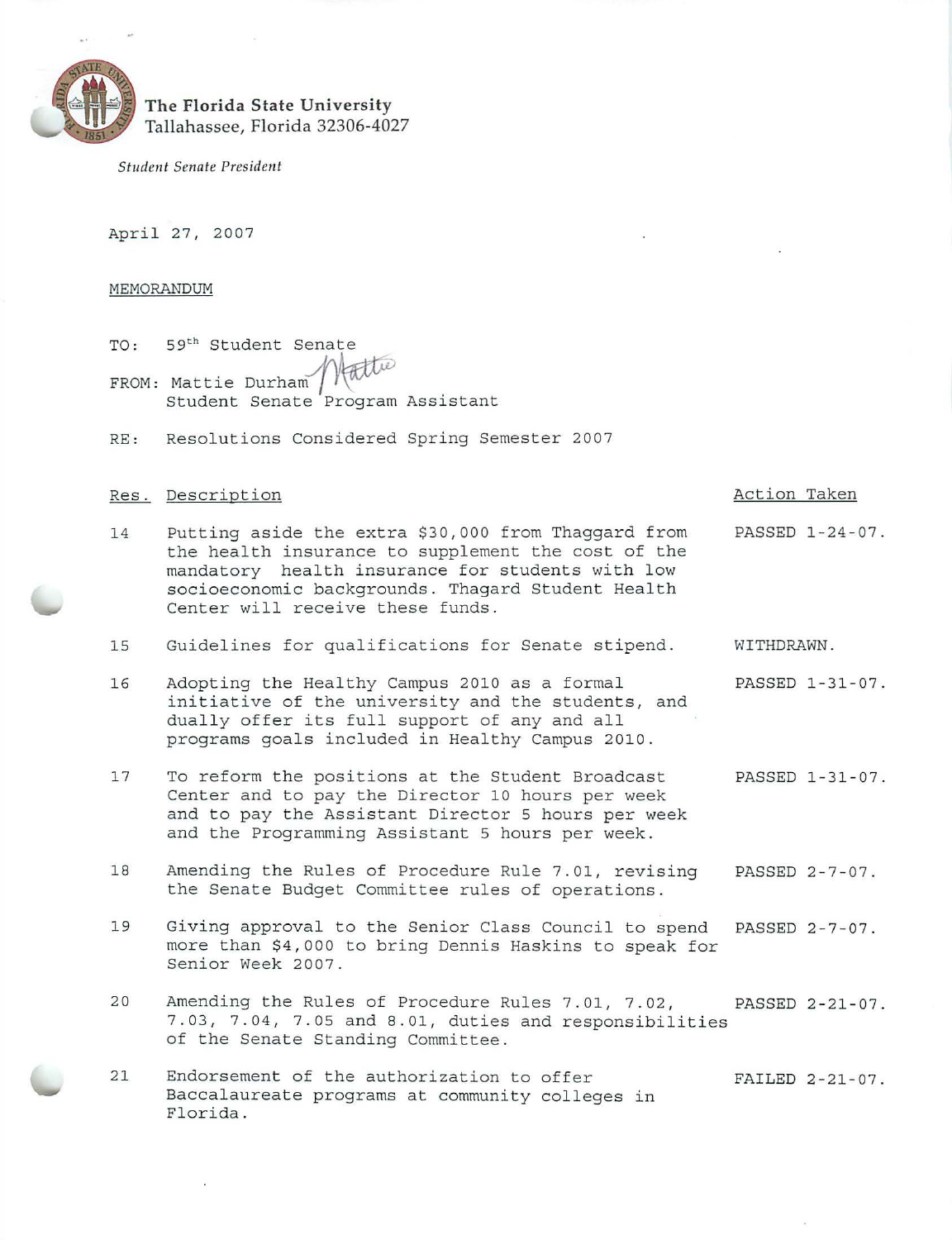Memorandum Page *2*  April 27, 2007

 $\sim 10^{11}$ 

 $\mathbf{r}$ 

|    | Res. Description                                                                                                                                                 | Action Taken          |
|----|------------------------------------------------------------------------------------------------------------------------------------------------------------------|-----------------------|
| 22 | Giving permission to the Center for Participant<br>Education to spend more than \$4,000 to bring<br>Amiri Baraka to speak at FSU.                                | PASSED 3-14-07.       |
| 23 | Giving permission to the Women's Center to spend<br>more than \$4,000 to bring Barbara Martinez-Jitner<br>to speak at FSU.                                       | PASSED 3-28-07.       |
| 24 | Amending proviso language in Bill 2006 to allow for<br>shortfalls in SGA Salaries and SGA OPS to be drawn<br>from the SGA Administration Account.                | <b>PASSED 3-28-07</b> |
| 25 | Amending the Rules of Procedure Rule 7.04 A, B,<br>and C, the Senate Internal Affairs Committee.                                                                 | PASSED 4-11-04.       |
| 26 | Support for Senate Bill SB0028 and House Bill HB1067, PASSED 4-4-07.<br>which would authorize the expenditure of Bright<br>Futures Awards during the summer term |                       |
| 27 | Giving permission to the Black Student Union to<br>spend more than \$4,000 to bring Jeff Johnson to<br>speak at FSU.                                             | PASSED $4-4-07$ .     |
| 28 | Standing in solidarity with, and in support of the<br>the students, parents, faculty and staff of Virginia<br>Tech in this woeful time.                          | PASSED 4-18-07.       |
| 29 | Supporting a friendly environment for learning where<br>students can be free of academic molestation.                                                            | WITHDRAWN 4-19-07.    |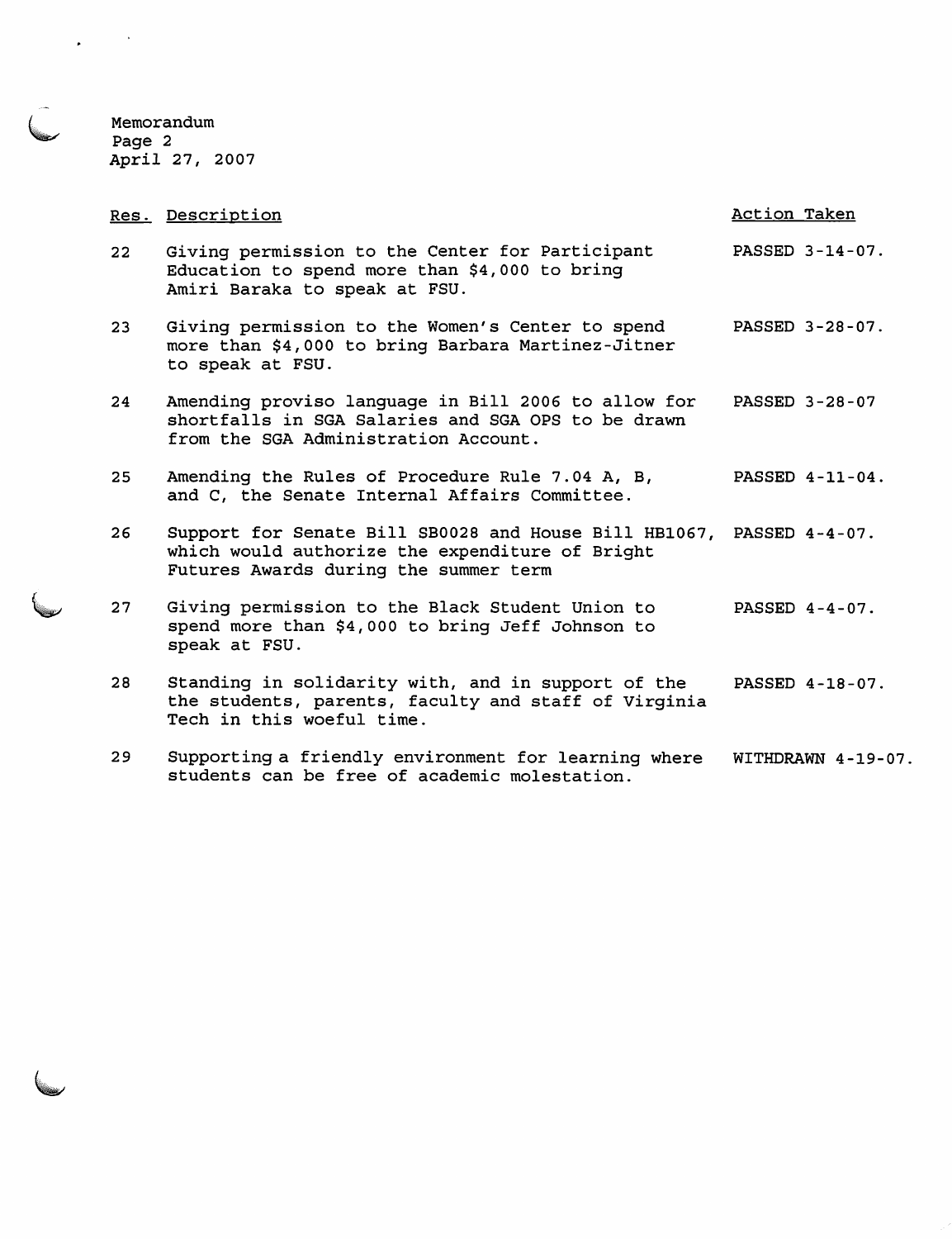

# **The Florida State University**  Tallah assee, **Florida** 32306-4027

*Student Senate President*  August 28, 2007

## MEMORANDUM

TO: The 59<sup>th</sup> Student Senate FROM: Mattie Durham Administrative Support Assistant RE: Resolutions considered Summer 2007 Res. Description 30 Approval of allocations for funding boards for Fall 2007. 31 Funds to pay for Strozier Library to stay open longer for Spring 2007 finals week . 32 Opposition to Senate Bill 1710 and urging Governor Crist to veto that legislation. 33 Approval for allocations to the Special Interest Al locations Committee. 34 Approval for allocations to the Career Advancement Allocations Committee. 35 Approval for allocations to the Entertainment Allocations Committee. 36 Approval for allocations to the Service Oriented Allocations Committee. 37 Approval for allocations for the Multicultural Student Assembly . 38 Approval for allocations for the College of Music Allocations Committee. 39 Approval for allocations for the Greek Funding Board. 40 Approval for allocations for the College of Engineering Allocations Committee. 41 Reauthorization of the College of Engineering Allocations Committee. 42 Approval for allocations for the Business School Allocations Committee. 43 Changing the Proviso Language for Bill 2007, concerning OPS Wages and hours. Action Taken WITHDRAWN BY SPONSOR 5 -9-07 . PASSED 5-9-07. PASSED 5-9-07 . PASSED 5-16 - 07. PASSED 5 - 16-07. PASSED 5 - 16 - 07. PASSED 5 - 16-07 . PASSED 5 - 23-07. PASSED 5 -23-07 . PASSED 6-7 - 07. PASSED 6-7-07. PASSED 6 - 7-07. PASSED 6-13-07. PASSED 6-13-07 .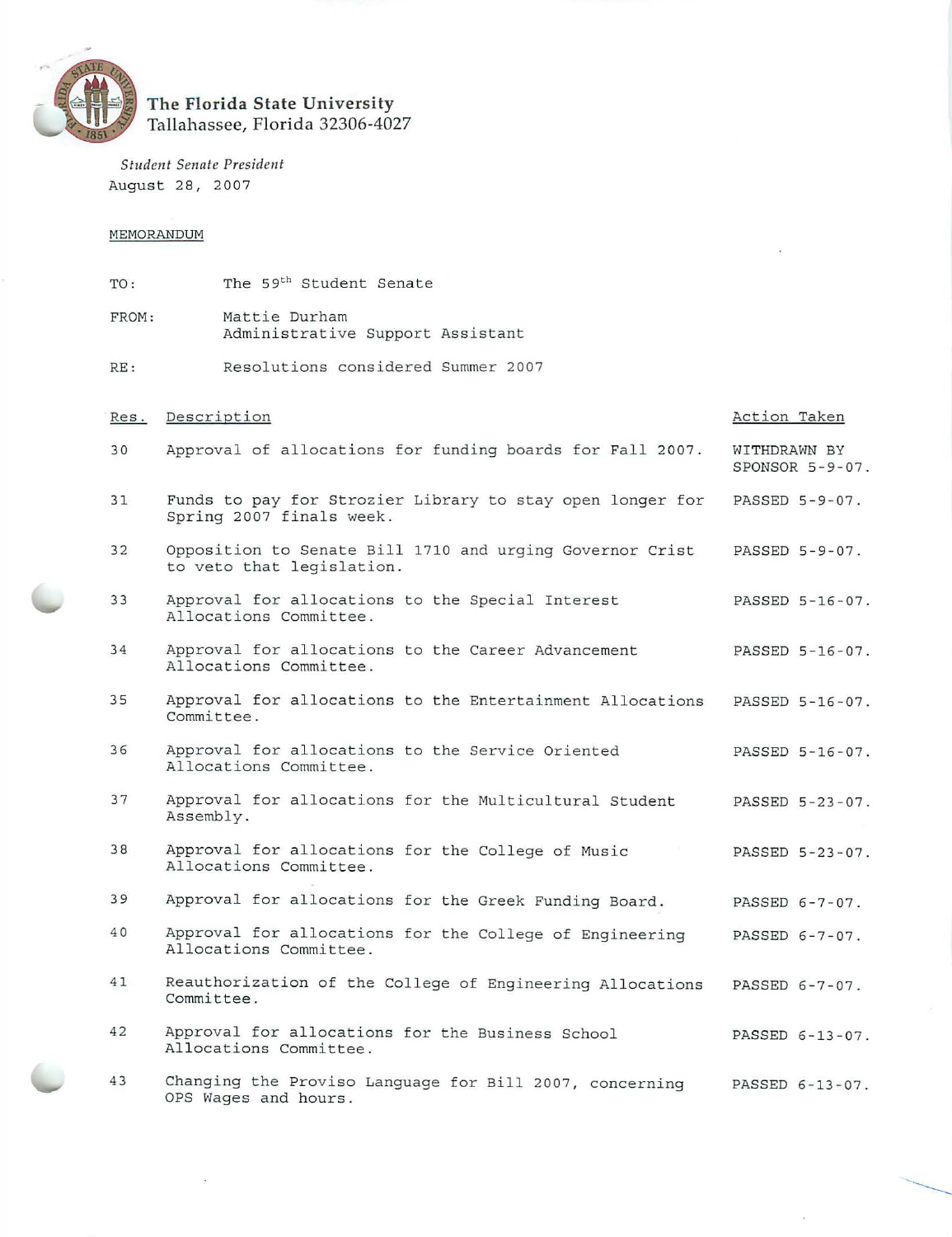Memorandum August 28, 2007 Page two

 $\mathcal{A}$ 

| Res. | Description                                                                                                                                      | Action Taken           |
|------|--------------------------------------------------------------------------------------------------------------------------------------------------|------------------------|
| 44   | Amending the Rules of Procedure, Rule 10.01, changing<br>the hour of adjournment.                                                                | <b>FAILED 7-25-07.</b> |
| 45   | Amending the Proviso Language for Bill 2007, the budget<br>bill for SGA Administration for account.                                              | PASSED 7-11-07.        |
| 46   | Allowing Off Campus Housing to pay the Assistant Director<br>monies from their Self Generated funds for the remainder<br>of the summer semester. | PASSED 7-18-07.        |
| 47   | Allowing SunTrust to link a check card with a Visa or                                                                                            | PASSED 7-25-07.        |

MasterCard logo to the existing FSUCard Program.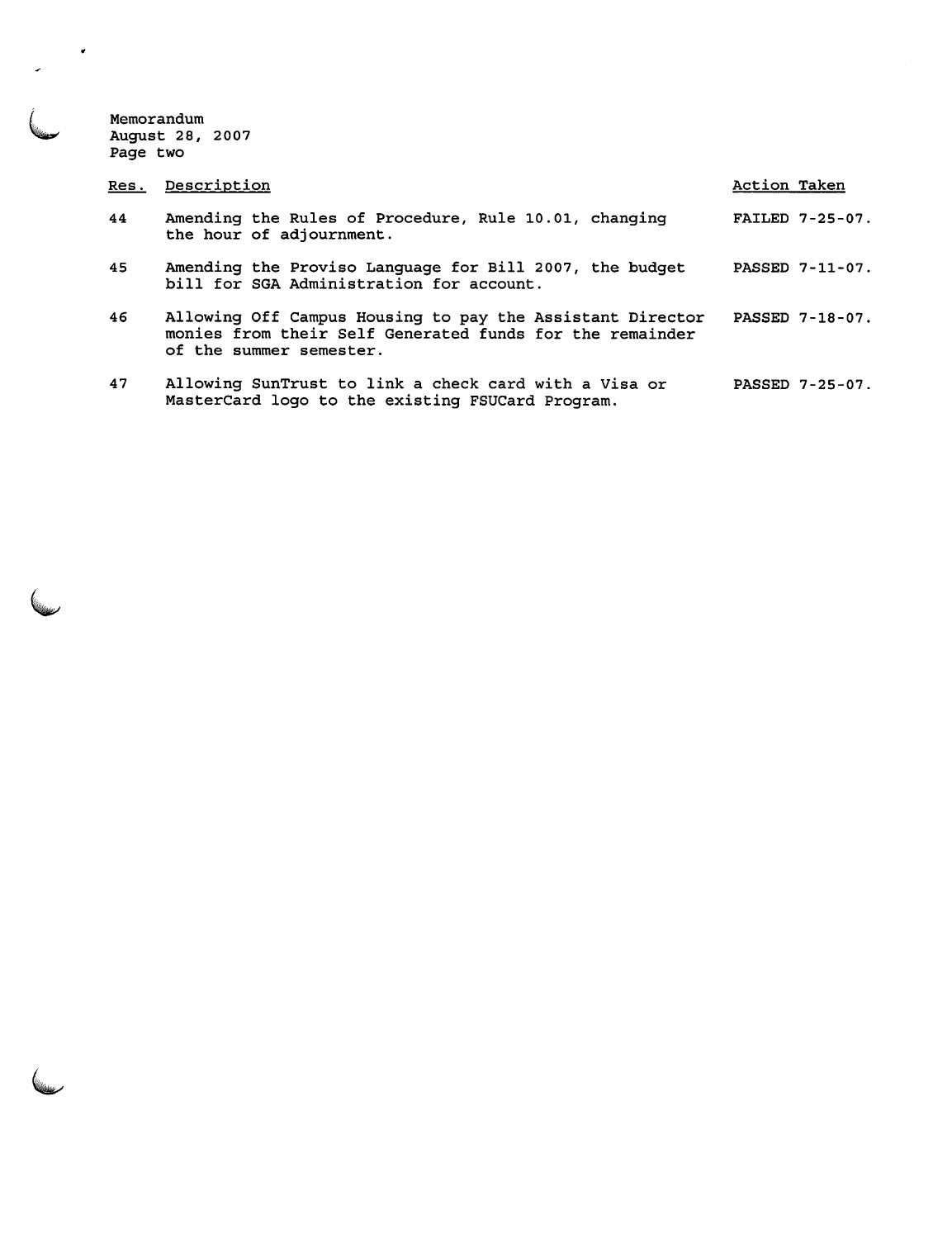

# The Florida State University<br>Tallahassee, Florida 32306-4027

*Student Senate President* 

December 14, 2007

## MEMORANDUM

| TO:   |                                              |
|-------|----------------------------------------------|
| FROM: | 59th Student Senate<br>Mattie Durham //uttil |
|       | Student Senate Program Assistant             |

RE : Resolutions considered Fall semester 2007

Res. Description

## Action taken

PASSED 9-12-07.

ABSTENTIONS-2.

PASSED 9- 12-07.

 $9 - 12 - 07$ .

FAILED YES-14, N0-15,

- 48 Commending the students, dean, faculty and staff of the College of Business for being honored in U.S . News and World Reports.
- 49 Authorizing permanent membership in the United States Students Association.
- 50 Creating eighth (8) fundamental principles of the Senate for all actions which should be undertaken from within the Senate Chambers.
- 51 Reapportionment of the Fall and Spring 2007 Senate seats. PASSED 9-12-07.
- 52 Recommending proposed allocations for the Multicultural Student Assembly Registered Student Organization "Dream" be approved for fiscal year 2007, without amendment PASSED 9-19-07.
- 53 Asking the 59th Student Senate to induct Senator David Grimes into the Senate Hall of Fame . PASSED 9-19-07.
- 54 Implementing a Ten Step Stop Hate Plan for FSU and encouraging the administration to apply this policy. PASSED 9-19-07.
- 55 Authorizing one -more year's membership in the United States Student Association and authorize the expenditure of funds for the same purpose. PASSED 9-19-07.
- 56 Approving the proposed guidelines of the Career Advancement Allocations Committee, the Entertainment Allocations Committee, the Specialized Interest Allocations Committee, the Service Oriented Allocations Committee and the Sports Club Distribution Council, without amendment. PASSED 10-3-07.
- 57 Amending the Rules of Procedure Rule 9.09, to safeguard the integrity of the processes in which Senate voting is carried out . PASSED 10-10-07.